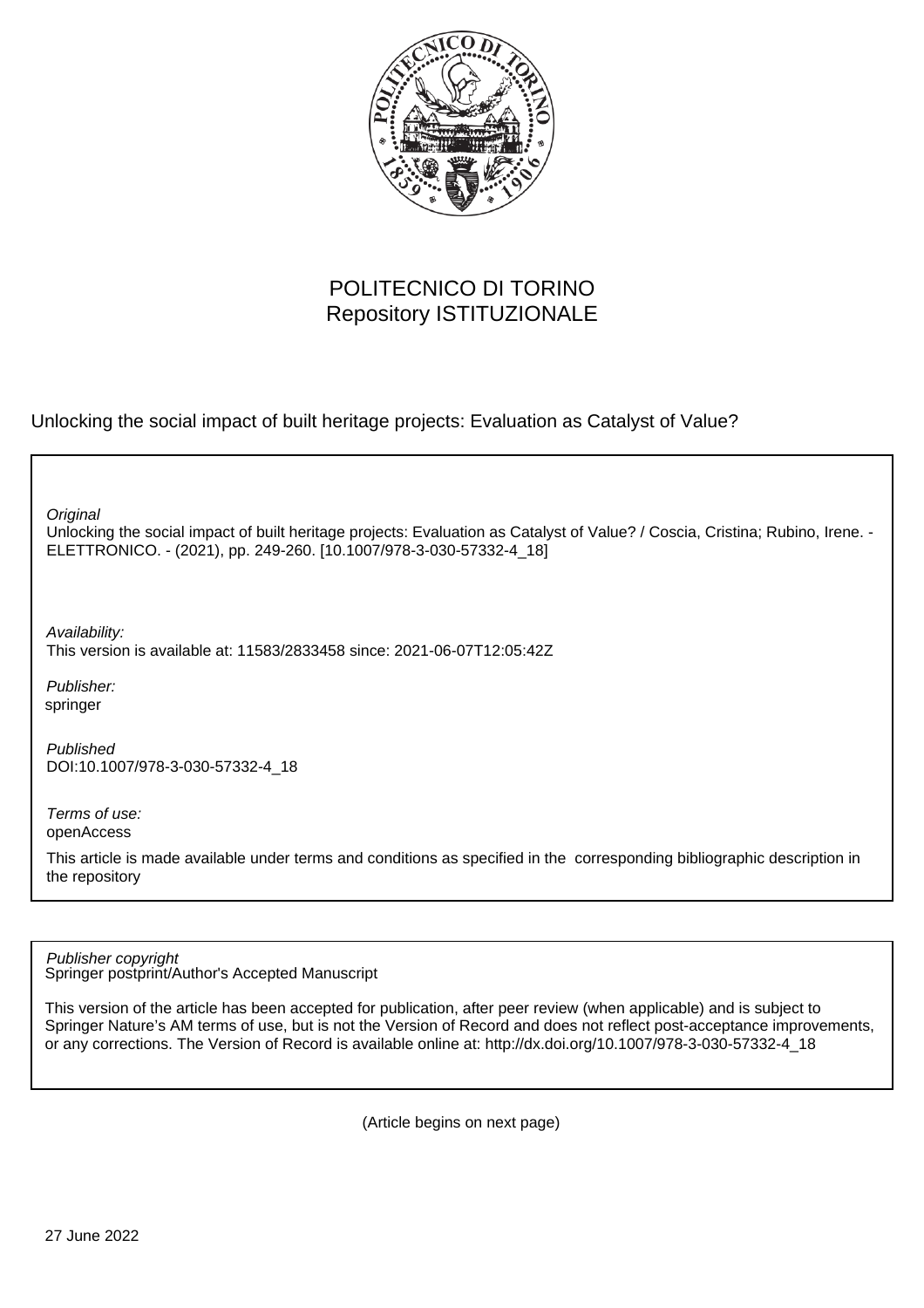# **Unlocking the social impact of built heritage projects: evaluation as**

## **catalyst of value?**

## 3 Cristina Coscia<sup>1</sup> and Irene Rubino<sup>2</sup>

#### **Abstract**

 In order to be sustainable, projects concerning built heritage resources need to take into account multiple dimensions, including the social one. More particularly, the implementation of initiatives combining either restoration or adaptive reuse with the achievement of social goals may be in some cases greatly recommendable: in fact, 8 these types of interventions could be able not only to preserve and transmit the intrinsic and cultural components of built heritage but also to extend the relevance of the resources to larger segments of society and overall generate a multifaceted social impact. However, in order to effectively achieve social objectives, the adoption of evaluative thinking seems recommendable. Given this framework, this paper advances to integrate the regeneration project of a system of historical farmhouses located in Volpiano (Italy) with actions aiming to favor the social inclusion of NEETS (i.e. not in education, employment or training youths). Considering that the redevelopment of the system of the historical farmhouses was previously studied under the lens of corporate social responsibility, the integration of the social impact perspective represents an evolution of the discourse. By a methodological and processual perspective, the paper then proposes to follow the steps of logic models while combining qualitative and quantitative evaluation approaches able to firstly describe and then quantify the multiple values engendered through the interventions. Finally, the contribution highlights that the application of evaluative thinking and evaluation procedures to built heritage projects with social objectives may facilitate both the definition and achievement of shared goals and thus function as a real catalyst of value.

**Keywords**: social impact; well-being of citizens; evaluation; logic model; built heritage

## **1 Introduction**

 The multidimensional sustainability framework is currently acquiring increasing importance, and it is now informing both public and disciplinary debates as well as decision-making processes at the global level. In line with this tendency, the theme of the sustainability of multi-scale interventions (e.g. at the building, urban and territorial scale) has undoubtedly started to be faced, and now the economic, environmental, cultural and social dimensions need to be definitely taken into account (Korkmaz and Balaban 2019; Lucchi et al. 2019; Coscia et al. 2018; Kohon 2018; Fregonara et al. 2016; Curto et al. 2014). This also applies to projects focusing on the *mise en valeur* of built heritage resources (Bottero et al. 2020), and in this context a particularly emerging topic is the achievement of a sustainable and

 Politecnico di Torino, Department of Architecture and Design – 39, Viale Pier Andrea Mattioli- 10125 Torino (Italy), cristina.coscia@polito.it.

 Politecnico di Torino, Department of Architecture and Design – 39, Viale Pier Andrea Mattioli- 10125 Torino (Italy), irene.rubino@polito.it (corresponding author).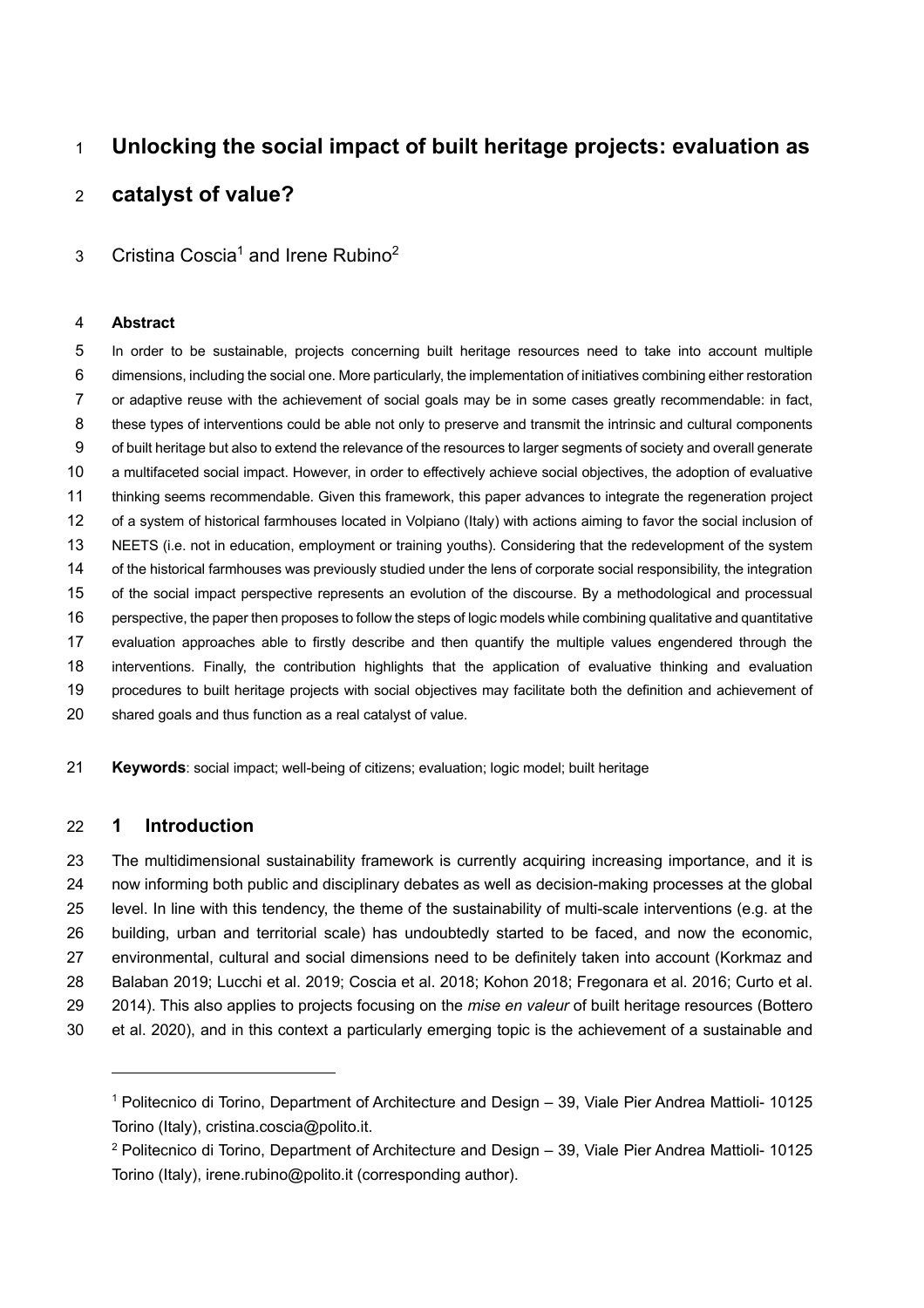positive social impact through designed interventions. These may be represented, for instance, by retrofit actions on the historical built heritage (Lucchi et al. 2019) – which are definitely acquiring a strategic role for the revivification of these resources (Roberti et al. 2015)- but also by the integration of social functions in regeneration processes involving cultural heritage (Bottero et al. 2020; Coscia and Russo 2018). In fact, even if restoration and regeneration initiatives concerning built heritage resources are usually firstly performed for the intrinsic values attributed to them, the scarcity of financial means urges that the engendered value is maximized (Coscia and Rubino in press; Coscia and Curto 2017). This is not only coherent with financial and economic considerations - including the emergence of new investment paradigms that aim at achieving both economic returns and social impacts (Alijani and Karotys 2019)- but it seems essential to: a) make cultural heritage more relevant and meaningful for people; b) conceive cultural heritage in the framework of the circular economy (Kee 2019; Fusco Girard and Gravagnuolo 2018; Foster 2020; https://www.clicproject.eu/); and c) find strategies able to foster the maintenance and/or the existence itself of the buildings (Coscia and Chiaravalloti 2018). However, the design and implementation of projects able to generate in an effective way a positive social impact are far from being well-established procedures: firstly, social impact seems to still have multiple definitions in the field, making the discourse difficult; secondly, the achievement of positive impacts needs to be demonstrated and assessed, but evaluation practices are not always implemented because either considered as not important or deemed as an avoidable cost; thirdly, the singularity of the cases and the novelty of the paradigm make the identification of appropriate methods and metrics challenging. In this framework, the goal of this paper is to shed some light on the relationships occurring between built heritage projects and social impacts, highlighting that the adoption of a social impact-oriented approach, together with the implementation of appropriate evaluation procedures, may function as catalyst of value. More particularly, in section 2 we firstly explore the relationships occurring between built heritage and the social dimension, including the concept of social impact. In section 3 we summarize how social impact has been evaluated so far. In section 4 we then propose to apply a social impact-oriented approach to a project to be implemented in a peri-urban context, namely a system of historical farmhouses existing in Volpiano (Turin, Italy) (Coscia and Russo 2018; Testù and Machiorletti 2016). The selection of a rural/peri-urban context as a case study was performed considering that extra- urban environments may be particularly interesting for the experimentation of projects that aim at achieving both social and economic goals. In fact, whereas urban areas are usually associated to high profits and competing economic interests (which might favor the pursue of economic goals rather than social ones), initiatives with a social impact-oriented perspective might represent a particularly valuable opportunity for the redevelopment of less valued rural and peri-urban areas. Additionally, the redevelopment of the system of historical farmhouses located in Volpiano was previously studied under the lens of a corporate social responsibility approach (Coscia and Russo 2018), and the integration of the social impact perspective represents an evolution of the discourse. Section 5 offers final remarks and conclusions.

#### **2 Built heritage and the social dimension**

 The interrelations between built heritage resources and the social dimension are multiple, and they may regard: 1) the definition of built heritage itself; 2) the effects that built heritage resources (and valorization practices) may have on specific communities and society at large; 3) the intentional inclusion of social goals into projects aiming to the *mise en valeur* of the resources.

With reference to the first point, it can be stated that built heritage resources are actually defined by the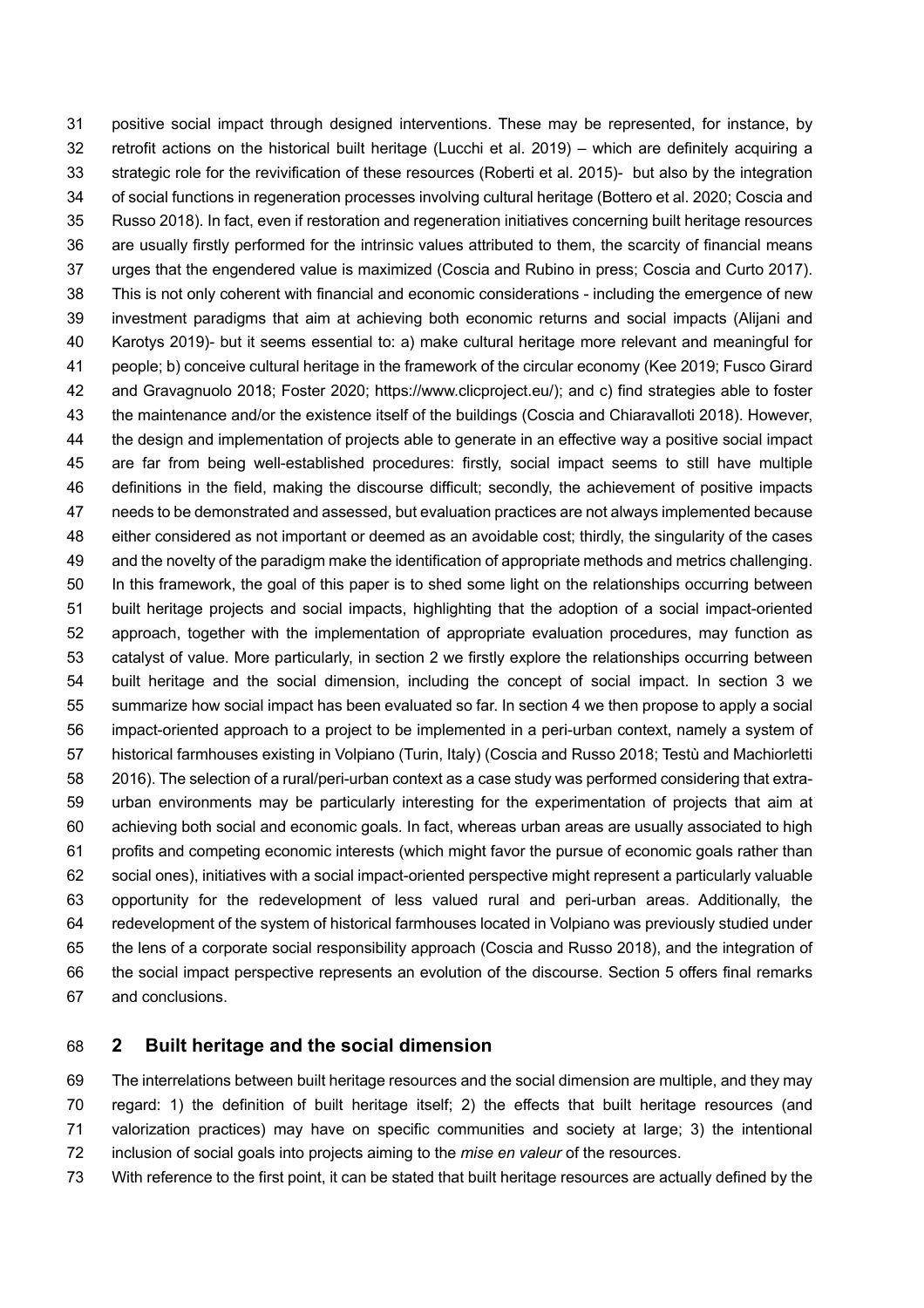meanings that communities attribute to buildings and other elements of the built environment (Cerreta et al. 2014), as underlined for instance by the Faro Convention (Council of Europe 2005). Additionally, built heritage can be defined as such also in light of the social significance (e.g. capacity of a place/building to bind together members of the society, interpretation of a place/building as the reflection of the rules and beliefs shared by a given community, etc.) attributed by communities to specific places or buildings (ICOMOS Australia 1999).

 With regard to point 2), it must be underlined that the existence of built heritage is not neutral: in fact, it 81 is known that its conservation state -as well as its physical and intellectual accessibility- engenders positive/negative effects (Amin 2018), together with socio-economic consequences and various externalities (Throsby 2012; Al-hagla 2010; Rosato et al. 2008; Manganelli 2007). Moreover, the literature has also emphasized the role of built heritage in enriching the quality of life of people (Yung 85 and Chan 2015), e.g. contributing to the fulfillment of the aesthetic, cultural and leisure needs of a given community, fostering the development of social capital (Murzyn-Kupisz 2013) and social inclusion (Pendlebury et al. 2004) but also stimulating place attachment and sense of place (Jones 2016). Additionally, on a specular perspective, it has also been acknowledged that the recognition of social aspects is also fundamental in engineering assessments, retrofit interventions or technical analyses (e.g. human comfort or energy efficiency) aiming to revitalize historic towns and buildings (Lucchi et al. 2019).

 The need to maximize the value stemming from public and private expenditures, together with the will of enabling social inclusion and finding sustainable solutions able to safeguard the preservation of less- known built heritage resources, have then favored the development of projects combining conservation, restoration and re-use of historical buildings with the achievement of social goals (point 3). In this context, the adaptive reuse of buildings (Aigwi et al. 2019; Plevoets and Sowińska-Heim 2018) and the engagement of local communities are strategies that have been implemented so far in order to extend the relevance of built heritage for local targets and enable both the preservation of heritage and the socio-economic sustainability of the interventions.

 Overall, the development of awareness about built heritage as a possible agent of change has led to some reflections about the "social impact" engendered by projects concerning built heritage resources. However, it must be noted that multiple definitions of social impact exist, and they may vary according to the discipline and field of application, such as environmental studies (Burdge and Vanclay 1996), program evaluation (W.K. Kellogg Foundation 2017), third sector (Zamagni et al. 2015), etc. In line with the terminology mainly used in the program evaluation field, in this paper we will use the term social impact to indicate the medium/long term effects of given interventions. In fact, even though the use of social impact in the cultural heritage literature may assume different nuances, it is possible to state that the term generally makes reference to the changes engendered by a project on individuals, communities and even society at large. The types of effects explored by scholars are various and they frequently include: residents and/or visitors' perceptions about projects aiming to enhance the local built heritage (or even perceptions' linked to its decline, as described in Amin 2018); the wellbeing and quality of life of residents (Mohaddes Korassani et al. 2019; Murzyn-Kupisz 2013); the degree and quality of community life; sense of place and attachment (Amin 2018); local community involvement and local capacity building (Mohaddes Korassani et al. 2019). Then, an alternative (or complementary) approach is the application of indicators and metrics, which are frequently expressed under the form of counts - e.g. number of participants in a given cultural activity, number of volunteers engaged, number of new 117 jobs, etc.-, amounts -e.g. amount of euros collected form visits to a regenerated site- or percentages -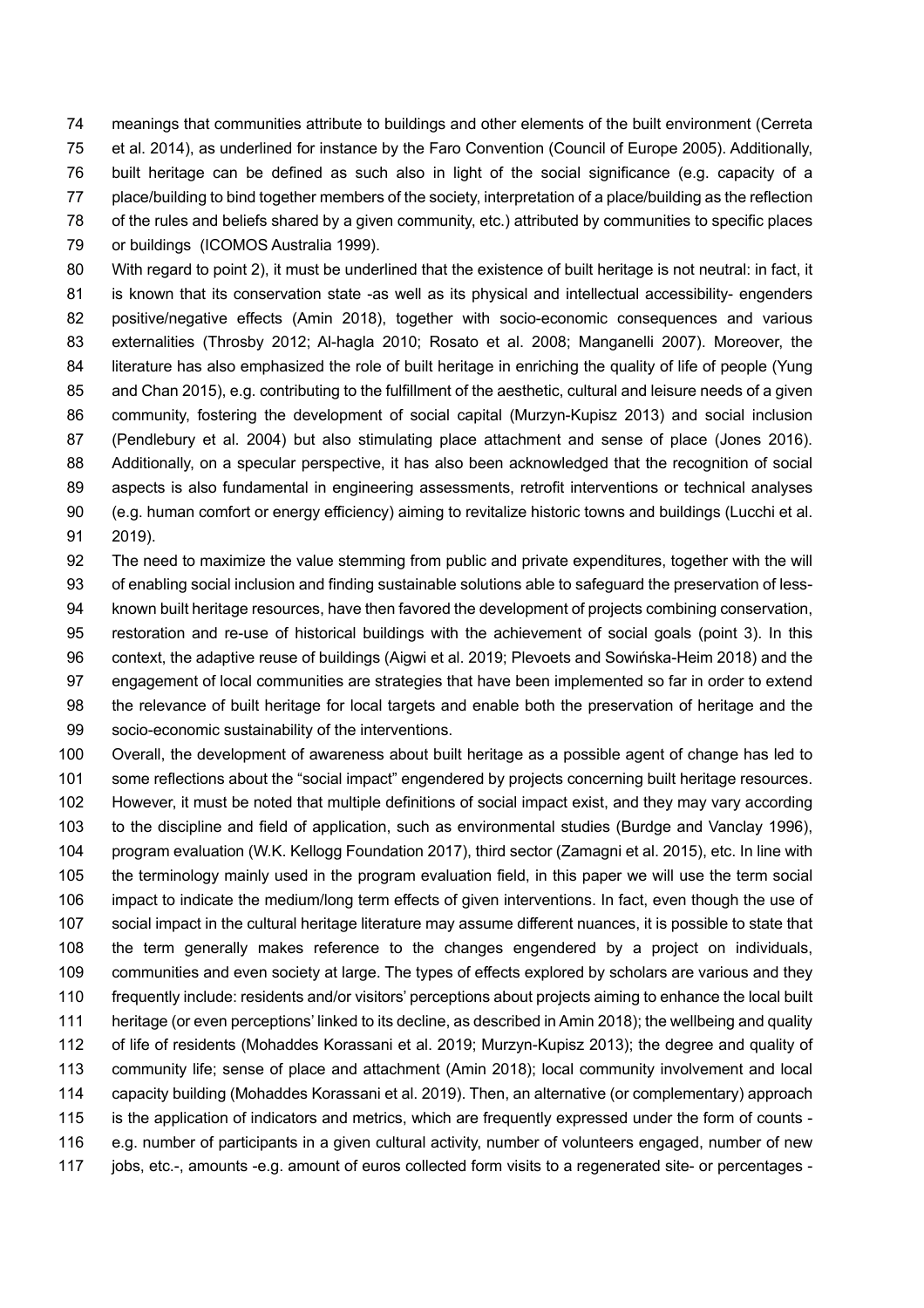e.g. percentage of increase in the number of visitors- (Nocca 2017). However, in addition to single qualitative and/or quantitative approaches, the evaluation disciplines have then developed more specific - and sometimes hybrid- methods. In fact, with the introduction of social aspects and impacts, traditional approaches and "pure" quantitative assessment methods have entered into crisis.

## **3 Achieving and evaluating social impacts of built heritage projects: some**

#### **approaches**

 Overall, the evaluation frameworks that are usually applied to the evaluation of social impacts are: 1) multicriteria (or dashboard) models, which are especially used when multiple dimensions and criteria need to be weighted and considered; 2) synthetic models, which tend to express into monetary terms the value created; 3) processual models, which are particularly recommended when new value chains and relationships among stakeholders are created (Camoletto et al. 2017).

 Among the methods that take into account a variety of criteria, an interesting path is the one experimented by S. Mohaddes Korassani and colleagues (2019). Researchers evaluated the social impact of restoration works addressed to a historic fortress in the context of a life cycle management model: firstly, social themes (e.g. health and safety, wages, experiences, wellbeing, cultural development, access to tangible resources, employment, community involvement) and stakeholders (e.g. workers, local communities, consumers, society and actors involved in the value chain) were identified; secondly, appropriate indicators (i.e. semiquantitative in their case) were selected and thirdly a scoring system (a range from -2 to +2, where -2 indicates a not acceptable performance, 0 a performance aligned with international standards and +2 an ideal performance) was adopted; authors calculated "social topic scores", "stakeholder scores" and then the "total score".

 From the point of view of synthetic and financial analysis models, it is useful to recall the experimentation 140 of SROI (Social Return on Investment): this approach is frequently adopted, since it does not only allow to express the value created into monetary terms, but it is also suitable to be incorporated into multicriteria analyses (Camoletto et al. 2017).

- As highlighted by the practices of organizations focusing on the conservation and valorization of the historical built heritage - such as The Churches Conservation Trust (https://www.visitchurches.org.uk/) and the Architectural Heritage Fund (http://ahfund.org.uk/) – the adoption of processual models from the very beginning of a project may be very fruitful too. For instance, the Logic Model and Theory of Change frameworks prescribe to follow a "*plan backward, implement forward"* way of operating, recommending to firstly outline the desired impacts and then identify outcomes, outputs and inputs (W.K. Kellogg Foundation 2017; Camoletto et al. 2017; Coryn et al. 2011). In addition, the Theory of Change also describes how and why an intervention or project fosters planned and unplanned changes in a given context, with reference to specific outcomes, targets and stakeholders (Morra-Imas and Rist 2009, p. 152; Funnell and Rogers 2011). In both the frameworks, a clear definition of impacts, outcomes etc. from the very beginning of the project is essential not only to guide operational steps but also to inform
- evaluation (e.g. methods to be followed, metrics to be monitored…), which is seen as an integral part of the whole process.
- Coherently with this background, in the next paragraph we will describe how the application of a
- processual and evaluative approach to the regeneration of a system of historical farmhouses located in
- the nearby of Turin (Italy) could not only facilitate the collaborative definition of social objectives but also
- favor their achievement and the generation of additional value.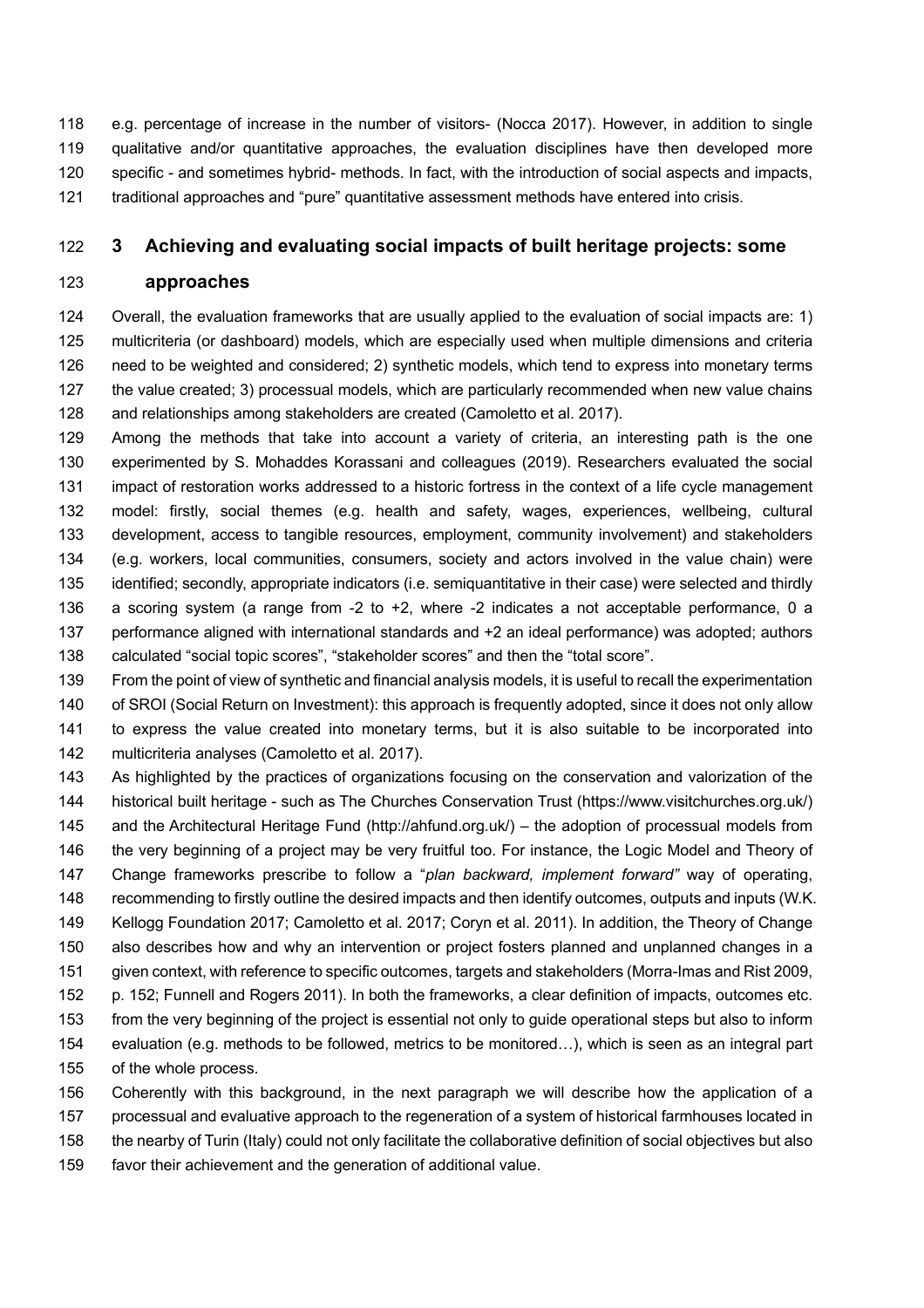#### **4 Enhancing value through an evaluative and social impact-oriented**

## **framework: the system of historical farmhouses in Volpiano (Turin, Italy)**

 In 2015 the Municipality of Volpiano – i.e. a town of about 15 thousand inhabitants located 16 km North- East of Turin (Italy) - encouraged a collaborative agenda with some local stakeholders (such as the Politecnico di Torino university and bank foundations) to promote the cultural values of a system of historical farmhouses while maintaining agricultural production and enabling economic sustainability (Coscia and Russo 2018; Testù and Machiorletti 2016). The analytical and decisional processes were conducted adopting an original and innovative perspective, i.e. integrating principles of corporate social responsibility (CSR). Management guidelines for the conversion of this system of farmhouses into a sustainable and multifunctional production system, in which the feasibility check was tested by a "hybrid" set of qualitative and quantitative evaluation methods, were then provided accordingly. In this paper we want to report an advancement of the initial CSR approach, incorporating a social-impact oriented key.

 In order to propose a feasible project consistent with a CSR perspective, preliminary considerations were performed and different evaluation methods were applied. More specifically, the evaluation approaches and methodological phases adopted to identify the most beneficial scenario were the following: 1) SWOT analysis; 2) stakeholder analysis and mapping; 3) community impact analysis (CIA) and 4) costs-revenues analysis carried out under a CSR perspective. SWOT analysis and techniques of stakeholder analysis and mapping were carried out paying particular attention to a set of contextual dimensions (e.g. accessibility, demographics, socio-economic trends and conditions, agricultural and industrial activities…): the interrelation between the two instruments was considered essential not only for its ability to critically analyze the context but also to highlight the initial social pact between the subjects involved. For its suitability to inform the decisional process, SWOT analysis is in fact frequently integrated with other evaluation tools (as recently performed for instance by Bottero et al. 2020, who integrated the SWOT analysis into a structured analytic hierarchy process). The stakeholder analysis took into account not only decision makers and institutions but also private entrepreneurs, the local population and temporary users of the areas under consideration; community impact analysis was performed preliminarily identifying the social groups potentially affected by the interventions; finally, costs and revenues analysis aimed to verify the economic sustainability and profitability of the hypothesized interventions. Overall, evaluations led to a proposal focusing on the renewal of 5 farmhouses characterized by accessibility, the presence of agricultural production activities and expected low costs of planned restoration works (Coscia and Russo 2018). More precisely, the selected project advanced to integrate the cultural and economic dimensions with a social one, i.e. proposing the implementation of a multifunctional agriculture model that combined traditional and new cultivations (i.e. crops and hazelnuts respectively) with social farming activities (i.e. ortho-therapy, ortho-didactics, bare-foot paths, pet therapy). On the one hand, investors took advantage of "green" incentives, but on the other one they renounced to a part of the profits and of the risk premium to favor the fulfillment of social functions that could benefit the community at large, coherently with a CSR perspective (Coscia and Russo 2018). In other words, objectives strictly linked to the enhancement of local agricultural production were combined with the intention of improving the quality of life in rural areas, increasing occupational opportunities and improving the attractive power of the areas through diversification. If on the one hand this scenario definitely took into account the social dimension (with reference to both

the methods followed, the identified objectives and the recommended functions), on the other one it is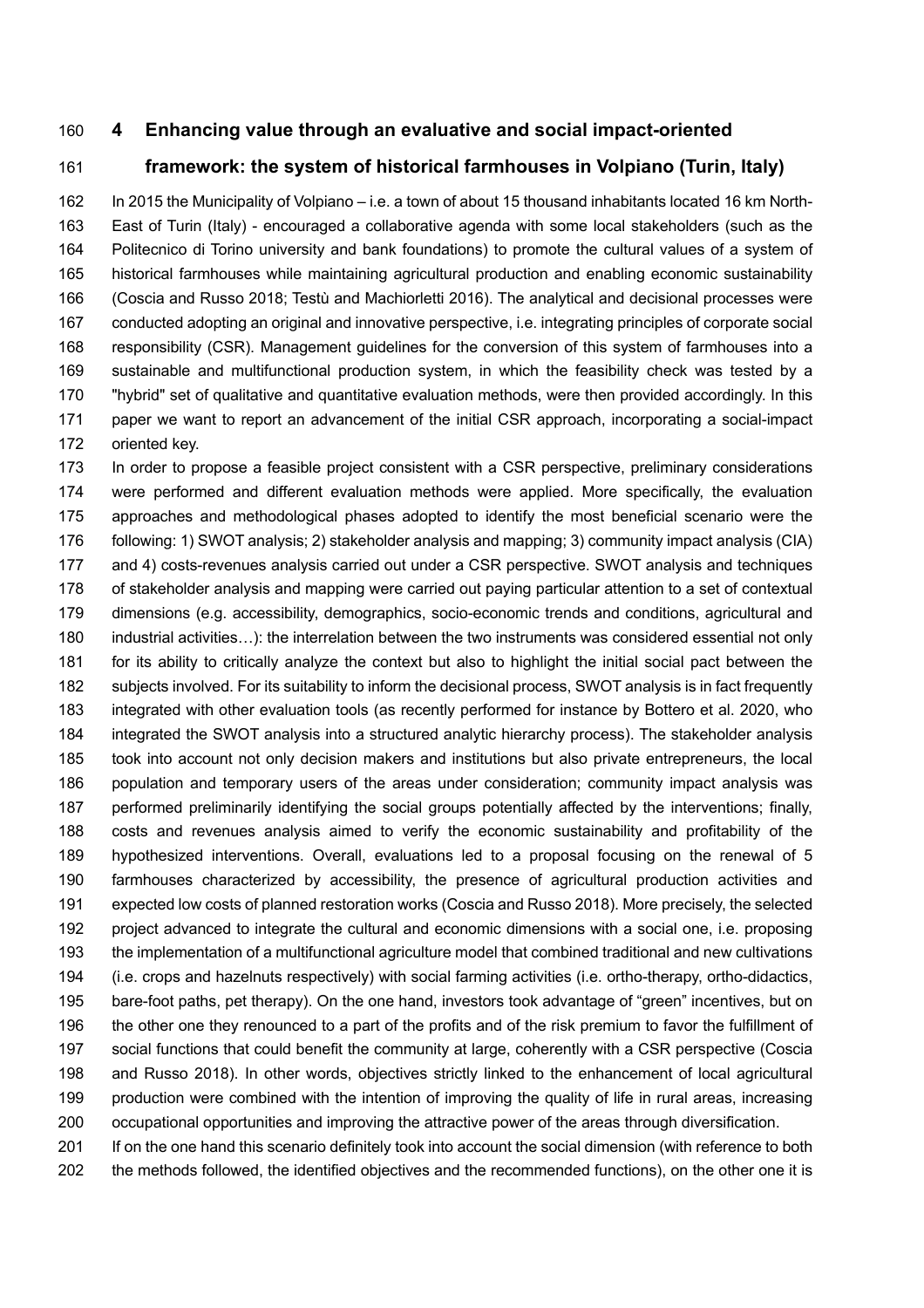possible to suggest that the shift towards a social impact-oriented approach could not only further strengthen the social outcomes of the project but also influence the planning processes and the evaluation strategies adopted. In fact, the adoption of processual methods and of a logic model finalized to the explicit achievement of social goals would entail the more robust and cross-cutting use of qualitative-quantitative assessment tools aimed at: 1) a deeper recognition of the needs to be fulfilled, especially with reference to specific targets: in fact, the recognition of the needs is a fundamental step to inform the definition of goals and strategies; 2) the identification of the desired impacts, followed by a more granular definition of outcomes, outputs and inputs; 3) the collaboration among stakeholders since the very beginning of the project, as to share responsibility in the decision making process and in the definition of objectives and indicators; 4) a clear definition since the initial phases of the evaluation strategies, methods and metrics to be followed. In fact, the adoption of an impact-oriented approach would transform a simple collaborative agenda into a real partnership of different stakeholders (i.e. Municipality, university, owners of farmhouses, local entrepreneurs, associations operating in the third sector…) able not only to generate innovative solutions to pre-identified problems but also create value (e.g. institutional, relational, reputational…) rightly through collaboration. In this sense, the qualitative tools of the SWOT and above all of the stakeholder and network analysis (Coscia and Zanetta 2018) interrelated with the CIA can both strengthen the detailed analysis of the responsibilities and impacts by subject and inform economic-managerial analysis in a "social" sense. In more empirical terms, this would translate into the description of the processes triggered among stakeholders and into the monitoring of the outcomes of the activities, e.g. according to the indicators collaboratively defined in the decisional phases of the project. Overall, the inclusion of a specific social objective in the realm of the proposed interventions could offer the possibility to enhance the overall value of the project itself, especially for identified social targets. In fact, engaging specific segments into the activities organized in the historical farmhouses (and inspired to social agriculture principles) would allow to make local built heritage more relevant for larger portions of the local community, possibly activating virtuous cycles of support.

 For instance, the implementation of a specific program aiming to favor the social inclusion of not in education, employment or training youths (also known as NEETS) could be integrated into the multifunctional model already proposed for the system of historical farmhouses of Volpiano. The NEETS phenomenon interests countries across all Europe, and a recent report has illustrated that, among European countries, Italy counts the highest percentage of NEETS (Eurostat 2019). According to the same report, NEETS are distributed in cities as well as suburbs, towns and rural areas, and the cost of their inactivity for the Italian state has been estimated in 36 billion euros in 2016 (Fagnani 2017). For several reasons, the elaboration of strategies and programs able to facilitate the socio-economic inclusion of this particular segment of young people are thus particularly needed and should inform national and local agendas. Recent examples show that social agricultural programs have been implemented in Italy to mitigate NEETS' personal discomfort, enhance their wellbeing and facilitate their integration in the job market (Centro Nazionale di Documentazione e analisi per l'infanzia e l'adolescenza 2018; Finzi and Romero Aranda 2016). Additionally, also the promotion of local cultural heritage has been identified as a promising initiative to engage NEETS, suggesting that the experimentation of social agriculture programs in the context of the *mise en valeur* of historical farmhouses could be particularly fruitful. In this view, the adoption of a collaborative and impact-oriented approach would allow both to help public actions and enrich the CSR approach, which usually largely relies on the attitudes of single entrepreneurs. In this case, the responsibility and achievement of social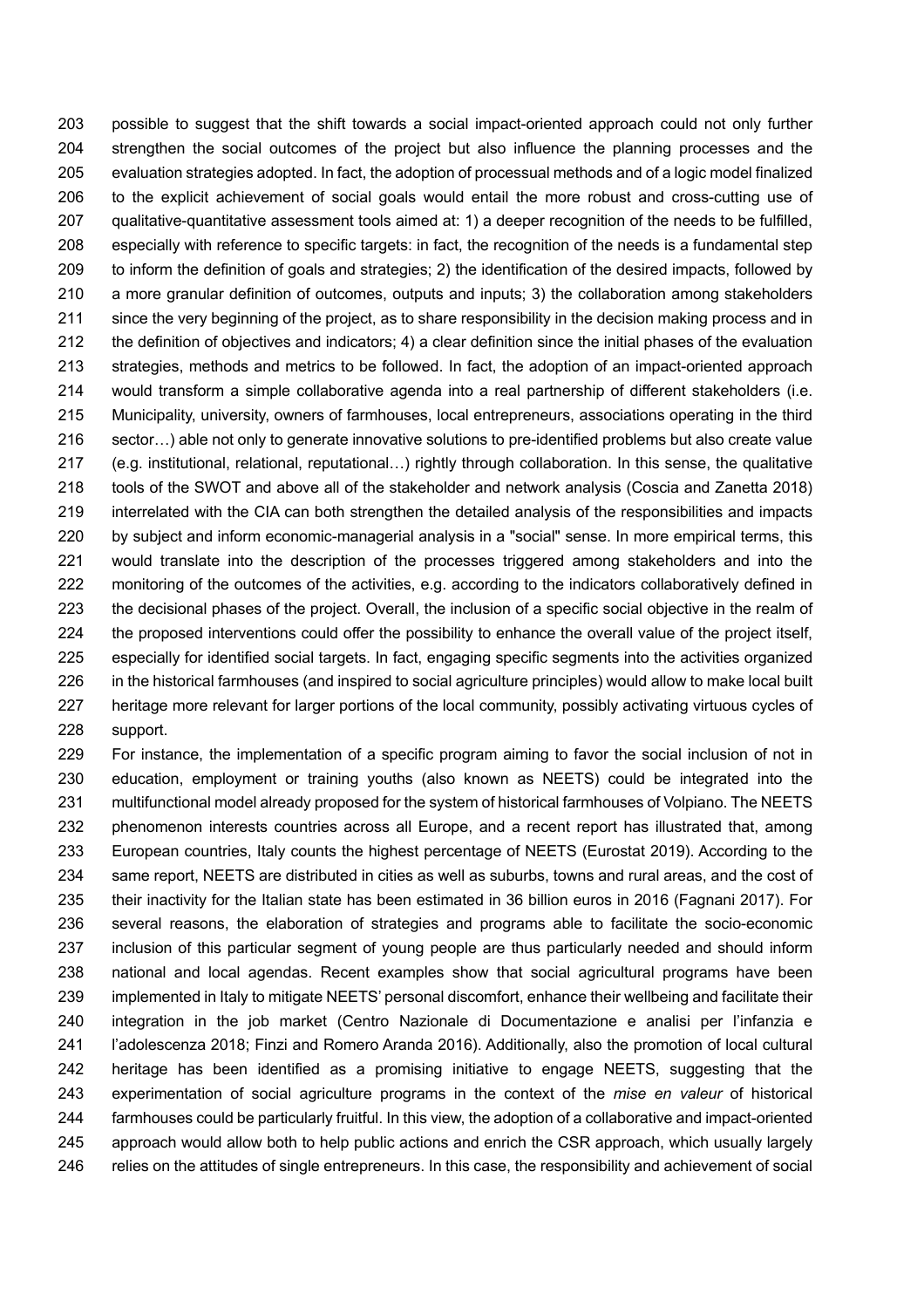goals would be shared among different stakeholders, instead. In the case of Volpiano the social theme of the NEETS could be firstly declined and highlighted in the SWOT and subsequently related to the analysis of the impacts and of the stakeholders, both at the scale of the farm system and at the enlarged one of the peri-urban area. Figure 1 (Fig. 1) graphically shows the suggested process, making reference to the specific intervention concerning NEETS and the historical farmhouse system of Volpiano.



 Figure 1. Enhancing the social value of built heritage projects: applying a social impact-oriented approach in the strategical phase (*source*: authors' own elaboration).

 If qualitative and processual analyses could be performed to map the value created by the collaborative approach, indicators such as the percentage of participants who found a job after six months from the completion of the program, the number of volunteers adhering to local social agriculture initiatives, the increase of awareness about the historical value of the farmhouses, etc. could be employed to evaluate the social outcomes and impacts engendered by the project. Additionally, an estimation in monetary terms of the value created by the program could be performed too, also considering the costs avoided for public finances thanks to the potential overcoming of the NEET status by some of the participants to the program. Finally, it must be underlined that such estimate will influence the subsequent quantitative phase: in fact, it will provide new factors to be introduced in the items of the financial- management analysis and in the identification of the threshold values of the profitability indicators of 266 the management Discounted Cash Flow Analysis.

## **5 Conclusions**

 The inclusion of evaluation procedures from the very beginning of a built heritage project, throughout its development and after its completion represents with no doubt a cost. However, the adoption of evaluative thinking could be overall considered more as a sort of investment rather than a simple cost, since it is useful to: 1) clearly define the goals, impacts, outcomes, outputs and inputs of a project; 2) foster collaboration among stakeholders since the very beginning, encouraging shared responsibility and a cooperative definition of the desired objectives and actions; 3) incorporate monitoring activities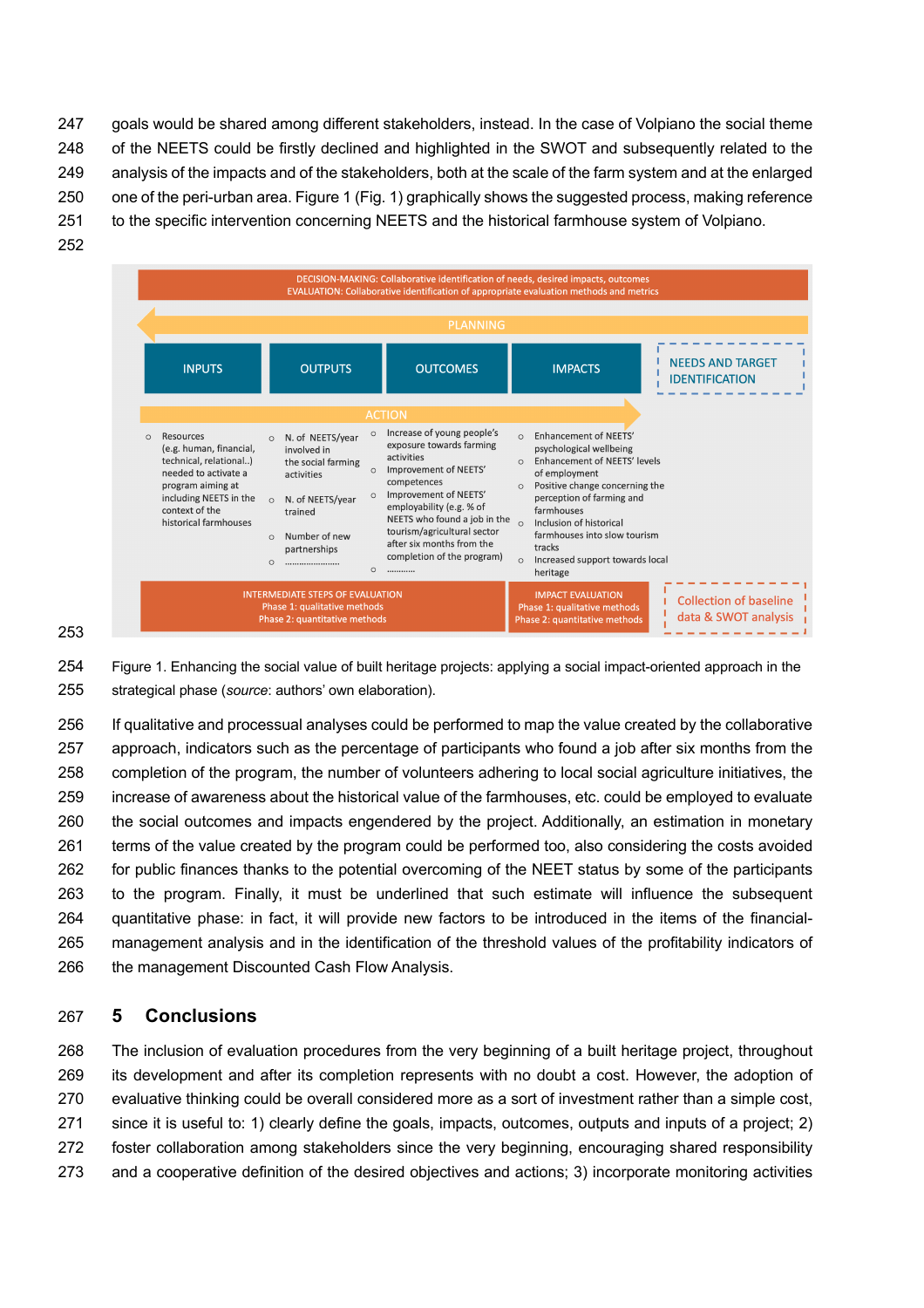throughout the project, as to timely check whether intermediate and final objectives have been achieved or not and then perform prompt corrections if needed; 4) describe and estimate the change generated by the project, also in light of the accountability framework; 5) possibly express in monetary terms the value engendered by the performed actions; 6) not only build human and institutional capital but also provide useful data for future local planning and development. As shown in the case study of the historical farmhouses of Volpiano (Italy), the adoption of a social impact-oriented approach that explicitly includes the achievement of social goals may not only strengthen the CSR approach but also overall extend the relevance of built heritage projects, thus functioning as a catalyst of value. Additionally, it can be added that the accomplishment of social goals may not only represent a benefit in itself but also enable well-being conditions favoring the activation of positive behaviors and support towards heritage. Given this framework, next steps of future research could be represented by the investigation of these new, more extended value chains, as to better understand and quantify the added value of built heritage projects encompassing social goals.

### **References**

- Aigwi, I. E., Egbelakin, T., Ingham, J., Phipps, R., Rotimi, J., & Filippova, O. (2019). A performance- based framework to prioritise underutilised historical buildings for adaptive reuse interventions in New Zealand. *Sustainable Cities and Society*, *48*, 101547. https://doi.org/10.1016/j.scs.2019.101547.
- Al-hagla Khalid S. (2010). Sustainable urban development in historical areas using the tourist trail approach: A case study of the Cultural Heritage and Urban Development (CHUD) project in Saida, Lebanon. *Cities*, *27*(4), 234–248. https://doi.org/10.1016/j.cities.2010.02.001.
- Alijani, S., & Karyotis, C. (2019). Coping with impact investing antagonistic objectives: A multistakeholder approach. *Research in International Business and Finance*, 47, 10–17.
- Amin, H. M. T. M. (2018). The impact of heritage decline on urban social life. *Journal of Environmental Psychology*, 55, 34–47. https://doi.org/10.1016/j.jenvp.2017.12.002.
- Bottero, M., D'Alpaos, C. & Marello, A. (2020). An Application of the A'WOT Analysis for the Management of Cultural Heritage Assets: The Case of the Historical Farmhouses in the Aglié Castle (Turin). *Sustainability*, 12(3), 1071. doi:10.3390/su12031071.
- Burdge, R. J. & Vanclay, F. (1996). Social Impact Assessment: a contribution to the state of the art assessment. *Impact Assessment*, 14(1), 59-86. doi: 10.1080/07349165.1996.9725886.
- Camoletto, M., Ferri, G., Pedercini, C., Ingaramo, L. & Sabatino, S. (2017). Social Housing and measurement of social impacts: steps towards a common toolkit. *Valori e Valutazioni*, 19, 11-40.
- Centro nazionale di documentazione e analisi per l'infanzia e l'adolescenza (2018*). Inclusione dei giovani NEET, un aiuto dall'agricoltura sociale*. Retrieved from: https://www.minori.gov.it/it/notizia/inclusione-dei-giovani-neet-un-aiuto-dallagricoltura-sociale. Last accessed July 3, 2019.
- Cerreta, M., Inglese, P., Malangone, V. & Panaro, S. (2014). Complex values- based approach for multidimensional evaluation of landscape. In *Proceedings of the International Conference on Computational Science and Its Applications*, Guimarães, Portugal, 30 June–3 July 2014. Springer:
- Cham, Switzerland, pp. 382–397.
- Council of Europe (2005). *Council of Europe Framework Convention on the Value of Cultural Heritage for Society*. Retrieved from: https://rm.coe.int/1680083746. Last accessed November 15, 2019.
- Coryn, C. L. S., Noakes, L. A., Westine, C. D., & Schröter, D. C. (2011). A systematic review of theory-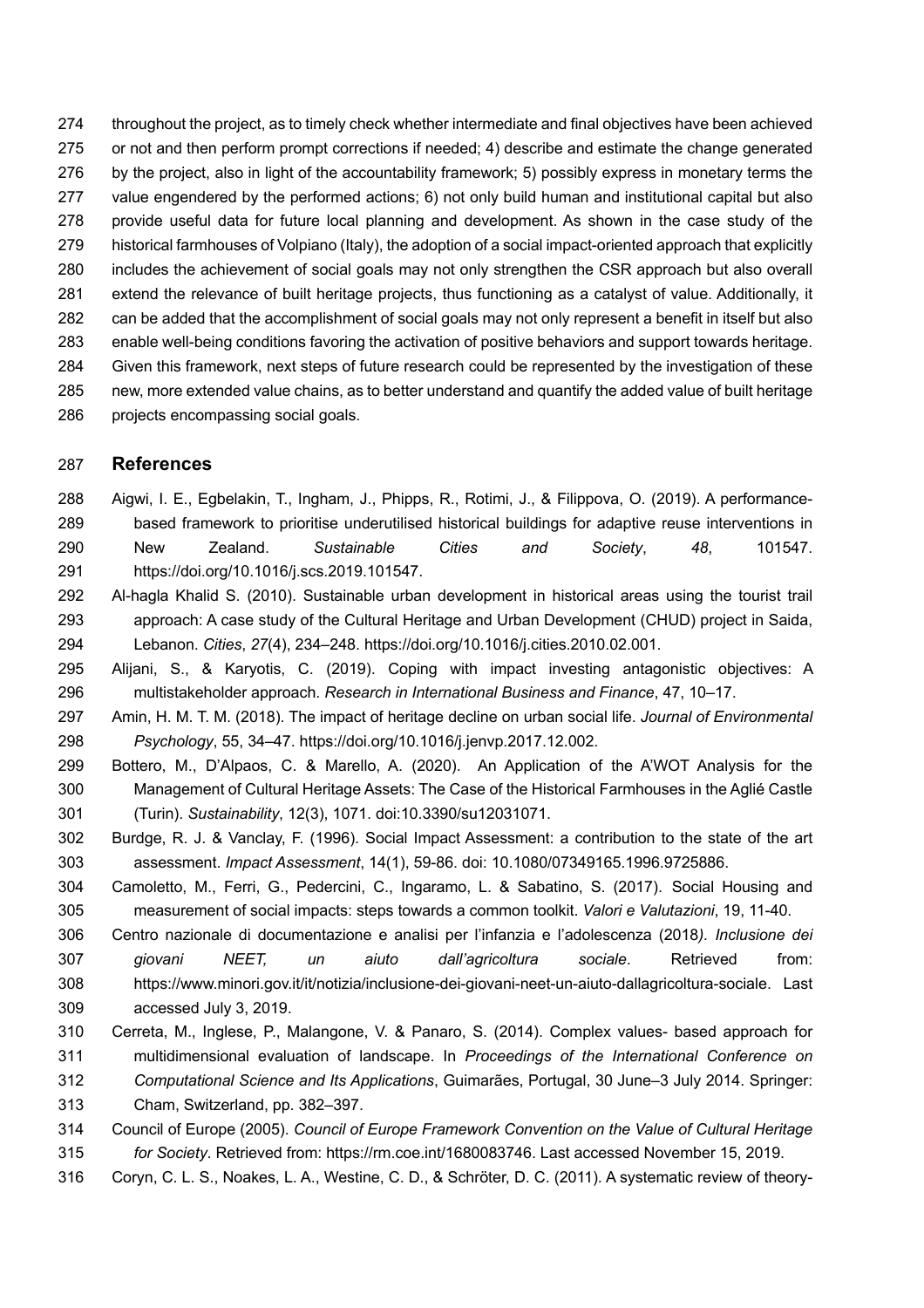- driven evaluation practice from 1990 to 2009. *American Journal of Evaluation*, 32(2), 199–226.
- Coscia, C. & Chiaravalloti, T. (2018). Urban voids and public historical-artistic heritage: A road map for the Carlo Alberto complex in Acqui Terme. Vuoti urbani e patrimonio del demanio storico-artistico: Una road map per l'ex Carlo Alberto di Acqui Terme. *Territorio* 84, 128-142.
- Coscia, C. & Curto, R. (2017). Valorising in the Absence of Public Resources and Weak Markets: The Case of "Ivrea, the 20th Century Industrial City". In S. Stanghellini, P. Morano, M. Bottero & A. Oppio, (Eds.), *Appraisal: From Theory to Practice*. Springer: Cham, Switzerland, pp. 79–99.
- Coscia, C. & Rubino, I. (in press). Fostering new value chains and social impact-oriented strategies in urban regeneration processes: what challenges for the evaluation discipline? In C. Bevilacqua, F. Calabrò, L. Della Spina (Eds*.*), *New Metropolitan Perspectives. Smart Innovation, Systems and Technologies Book Series*, Springer Nature.
- Coscia, C., & Russo, V. (2018). The Valorization of Economic Assets and Social Capacities of the Historic Farmhouse System in Peri-Urban Allocation: A Sample of Application of the Corporate Social Responsible (CSR) Approach. In A. Bisello, D. Vettorato, P. Laconte, & S. Costa (Eds.), *Smart and Sustainable Planning for Cities and Regions*, pp. 615–634.
- Coscia, C, & Zanetta, M. (2018). Perchè mappare gli stakeholders? L'importanza dello stakeholder engagement nei processi decisionali. In Occasioni di Dialogo. Progetto di recupero a Vinovo: la Piccola Casa della Divina Provvidenza, Cultural Heritage, 9, 110-122. ISBN:978-88-85629-31-8.
- Coscia, C., Lazzari, G. & Rubino, I. (2018). Values, memory and the role of exploratory methods for policy-design processes and the sustainable redevelopment of waterfront contexts: the case of Officine Piaggio (Italy). *Sustainability*, 10(9), 2989, 1-22. https://doi.org/10.3390/su10092989.
- Curto, R., Brigato, M.V., Coscia, C., & Fregonara, E. (2014). Assessing strategies for developing sustainable tourism in the Iglesias area, Sardinia. Valutazioni per strategie di sviluppo turistico sostenibile dell'iglesiente. *Territorio*
- 69, 123-133.
- Eurostat (2019). Statistics on young people neither in employment nor in education or training. Retrieved from: https://ec.europa.eu/eurostat/statistics-345 explained/index.php/Statistics\_on\_young\_people\_neither\_in\_employment\_nor\_in\_education\_or\_tr aining#NEETs:\_analysis\_by\_degree\_of\_urbanisation. Last accessed November 20, 2019.
- Fagnani, M. G. (2017). Garanzia giovani inefficace, i «Neet» costano allo Stato 36 miliardi. *Buone Notizie*, 16 December 2017. Retrieved from: https://www.corriere.it/buone- notizie/17\_dicembre\_14/generazione-neet-costo-totale-lo-stato-36-miliardi-3c5a43ea-e0e9-11e7- acec-8b1cf54b0d3e.shtml. Last accessed October 20, 2019.
- Finzi, M.C.V. & Romero Aranda, E. C. (2016). The NEEP and GLEAN project: guidelines and recommendations to a new approach for employability and entrepreneurship through agriculture. Retrieved from: http://www.glean- project.eu/docs/GLEAN\_O5\_%20EN\_Guidelines\_Recommendations.pdf. Last accessed July 3, 2019.
- Foster, G. (2020). Circular economy strategies for adaptive reuse of cultural heritage buildings to reduce environmental impacts. *Resources, Conservation and Recycling*, 152, 104507. https://doi.org/10.1016/j.resconrec.2019.104507.
- Fregonara, E., Giordano, R., Rolando, D. & Tulliani, J.M. (2016). Integrating Environmental and Economic Sustainability in New Building Construction and Retrofits. *Journal of Urban Technology*,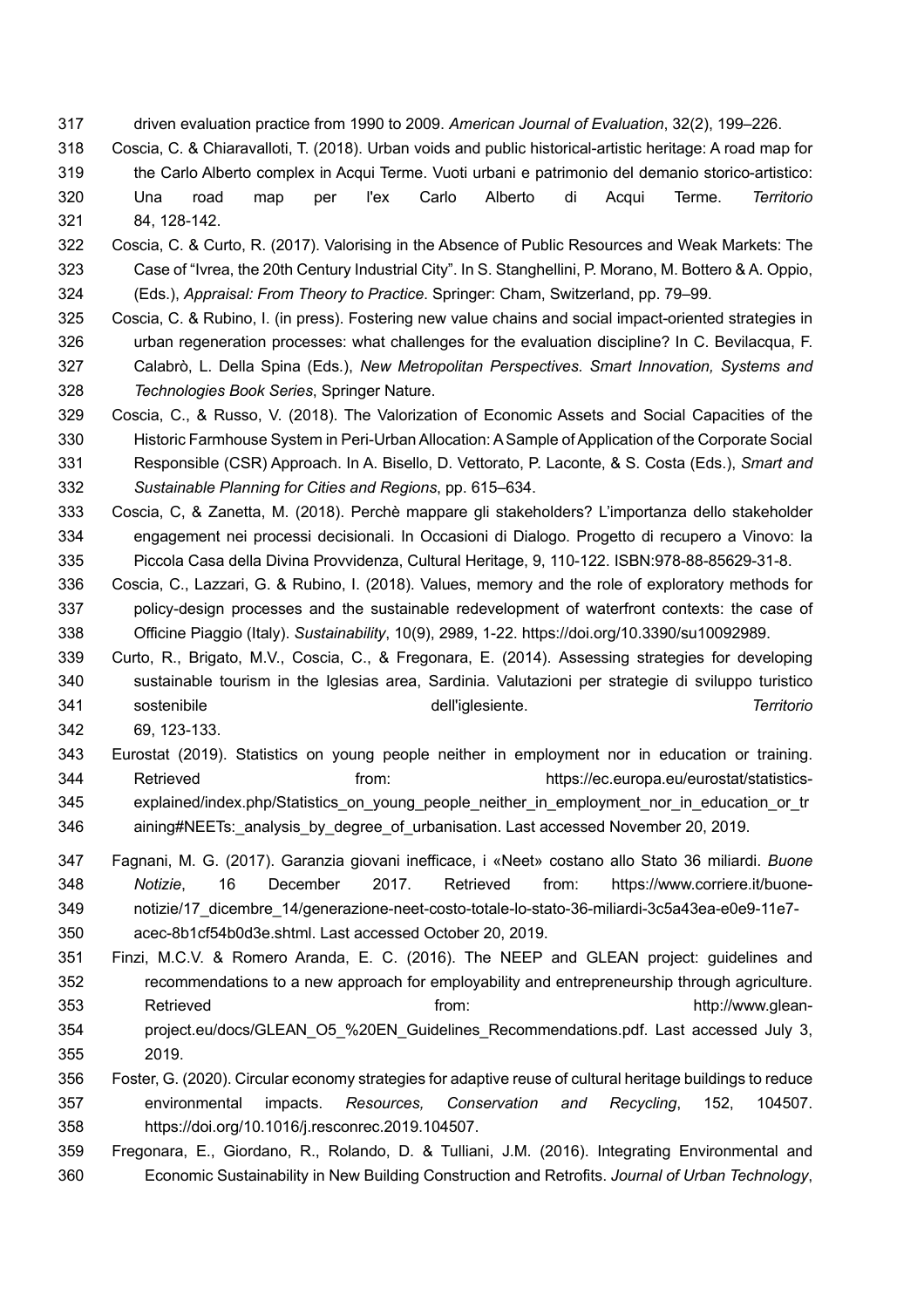- 26, 3–28.
- Funnell, S. C., & Rogers, P. J. (2011). *Purposeful Program Theory: Effective Use of Theories of Change and Logic Models*. San Francisco: Jossey-Bass.
- Fusco Girard, L. & Gravagnuolo, A. (2018). Circular economy and cultural heritage/landscape regeneration. Circular business, financing and governance models for a competitive Europe. *BDC. Bollettino Del Centro Calza Bini*, 17 (1), 35-52.
- ICOMOS Australia. (1999). Charter for the Conservation of Places of Cultural significance (The Burra
- Charter). Retrieved from: http://australia.icomos.org/wp- content/uploads/BURRA\_CHARTER.pdf. Last accessed June 12, 2019.
- Jones, S. (2017). Wrestling with the Social Value of Heritage: Problems, Dilemmas and Opportunities. *Journal of Community Archaeology & Heritage*, 4(1), 21–37.
- Kee, T. (2019). Sustainable adaptive reuse economic impact of cultural heritage. *Journal of Cultural Heritage Management and Sustainable Development*, 9(2), 165-183.
- Kohon, J. (2018). Social inclusion in the sustainable neighborhood? Idealism of urban social sustainability theory complicated by realities of community planning practice. *City, Culture and Society*, 15, 14–22. https://doi.org/10.1016/j.ccs.2018.08.005 .
- Korkmaz, C., & Balaban, O. (2019). Sustainability of urban regeneration in Turkey: Assessing the performance of the North Ankara Urban Regeneration Project. *Habitat International*, 102081. https://doi.org/10.1016/j.habitatint.2019.102081.
- Lucchi, E., D'Alonzo, V., Exner, D., Zambelli, P. & Garegnani, G. (2019). A density-based spatial cluster analysis supporting the building stock analysis in historical towns. In *Proceedings of the 16th International Building Performance Simulation Association Conference*, Rome, 2-4 September 2019, 3831-3838. https://doi.org/10.26868/25222708.2019.210346
- Manganelli, B. (2007). Valutazioni economico-estimative nella valorizzazione di edifici storico-architettonici. *Aestimum*, 51, 21-42.
- Mohaddes Khorassani, S., Ferrari, A. M., Pini, M., Settembre Blundo, D., García Muiña, F. E., & García, 387 J. F. (2019). Environmental and social impact assessment of cultural heritage restoration and its
- application to the Uncastillo Fortress. *The International Journal of Life Cycle Assessment*, 24(7), 1297–1318. https://doi.org/10.1007/s11367-018-1493-1.
- Morra-Imas, L. G., & Rist, R. C. (2009). *The road to results: designing and conducting effective development evaluations*. Washington, DC: The World Bank.
- Murzyn-Kupisz, M. (2013). The socio-economic impact of built heritage projects conducted by private investors. *Journal of Cultural Heritage*, 14(2), 156–162. https://doi.org/10.1016/j.culher.2012.04.009
- Nocca, F. (2017). The Role of Cultural Heritage in Sustainable Development: Multidimensional Indicators as Decision-Making Tool. *Sustainability*, *9*(10), 1882. https://doi.org/10.3390/su9101882
- Pendlebury, J., Townshend, T., & Gilroy, R. (2004). The Conservation of English Cultural Built Heritage: A Force for Social Inclusion? *International Journal of Heritage Studies*, *10*(1), 11–31. https://doi.org/10.1080/1352725032000194222.
- Plevoets, B., & Sowińska-Heim, J. (2018). Community initiatives as a catalyst for regeneration of heritage sites: Vernacular transformation and its influence on the formal adaptive reuse practice. *Cities*, *78*, 128–139. https://doi.org/10.1016/j.cities.2018.02.007.
- Roberti F., Oberegger U.F., Lucchi E., & Gasparella A. (2015). *Energy retrofit and conservation of built heritage using multi-objective optimization: Demonstration on a medieval building*, Building Simulation Applications (BSA), 4-6 February 2015, 189-197.